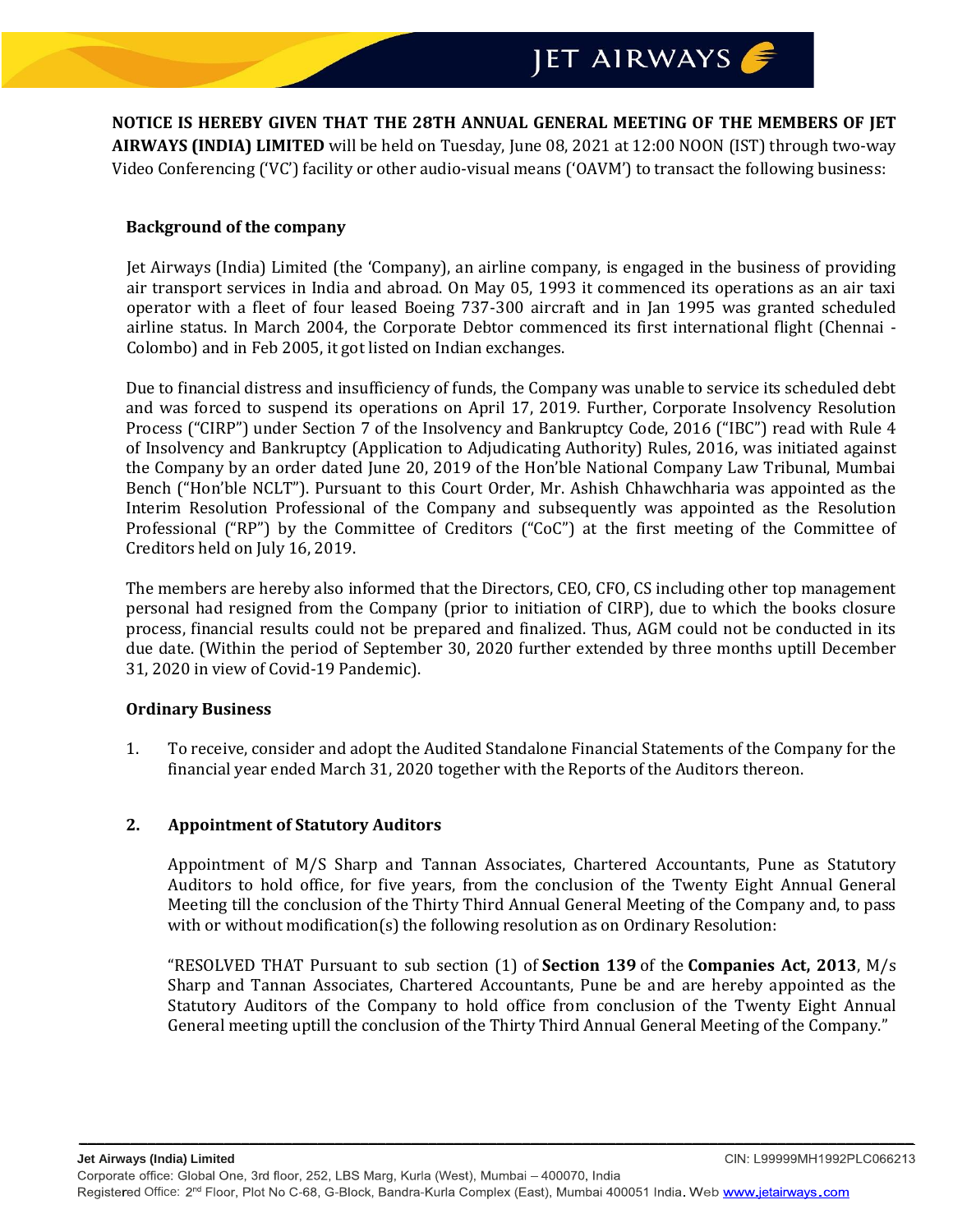#### **Notes:**

- **1.** In view of the continuing restrictions on the movement of people at several places in the country, due to the outbreak of COVID-19, the Ministry of Corporate Affairs, Government of India ("MCA"), and the Securities and Exchange Board of India ("SEBI"), have allowed companies to conduct Annual General Meetings ("AGM") through Video-Conferencing ("VC") / Other Audio-Visual Means ("OAVM") during the calendar year 2020, without the physical presence of Members. This also addresses the health and safety of the Members. This AGM is being convened in compliance with applicable provisions of the Act and the Rules made thereunder; provisions of the Listing Regulations; the provisions of General Circular dated May 05, 2020 read with General Circular dated April 08, 2020 and dated April 13, 2020 issued by the MCA and Circular No. SEBI/HO/CFD/CMD1/CIR/P/2020/79 dated May 12, 2020 issued by SEBI, ("MCA and SEBI Circulars").
- **2.** The attendance of the Members attending the AGM through VC / OAVM will be counted for the purpose of reckoning the quorum under Section 103 of the Act.
- **3.** In accordance with the Secretarial Standard 2 on General Meetings issued by the Institute of Company Secretaries of India ("ICSI") read with Clarification / Guidance on applicability of Secretarial Standards - 1 and 2 dated 15th April, 2020 issued by the ICSI, the proceedings of the AGM shall be deemed to be conducted at the Registered Office of the Company which shall be the venue of the AGM. The route map for the venue of the AGM is therefore not attached.
- **4.** KFin Technologies Private Limited, ("KFin"), the Company's Registrar and Transfer Agent will provide the facility for voting through remote e-voting, for participating in the AGM through VC / OAVM and e-voting during the AGM.
- **5.** Generally, a Member entitled to attend and vote at the meeting is entitled to appoint a proxy to attend and vote on a poll instead of himself and the proxy need not be a Member of the Company. Since the AGM is being held through VC / OAVM, physical attendance of Members is dispensed with and consequently, the facility for appointment of proxies is not applicable. Hence, proxy forms and attendance slips are not annexed to this Notice.
- **6.** The Register of Directors and Key Managerial Personnel and their shareholding, maintained under Section 170 of the Act, the Register of Contracts or Arrangements in which the Directors are interested, maintained under Section 189 of the Act will be available for inspection by the Members through electronic mode during the AGM. The aforesaid documents along with documents referred to in the Notice will also be available electronically for inspection by the Members, without payment of any fees, from the date of circulation of this Notice up to the date of AGM, i.e. Tuesday, June 08, 2021. Members seeking inspection of the aforementioned documents can send an email to RP.Jetairways@in.gt.com.
- **7.** Corporate Members intending to authorise their representatives to attend the meeting pursuant to Section 113 of the Act, are requested to email certified copy of the Board / governing body resolution / authorisation etc. authorising their representatives to attend and vote on their behalf at email IDs: RP.Jetairways@in.gt.com with a copy marked t[o evoting@kfintech.com.](mailto:evoting@kfintech.com)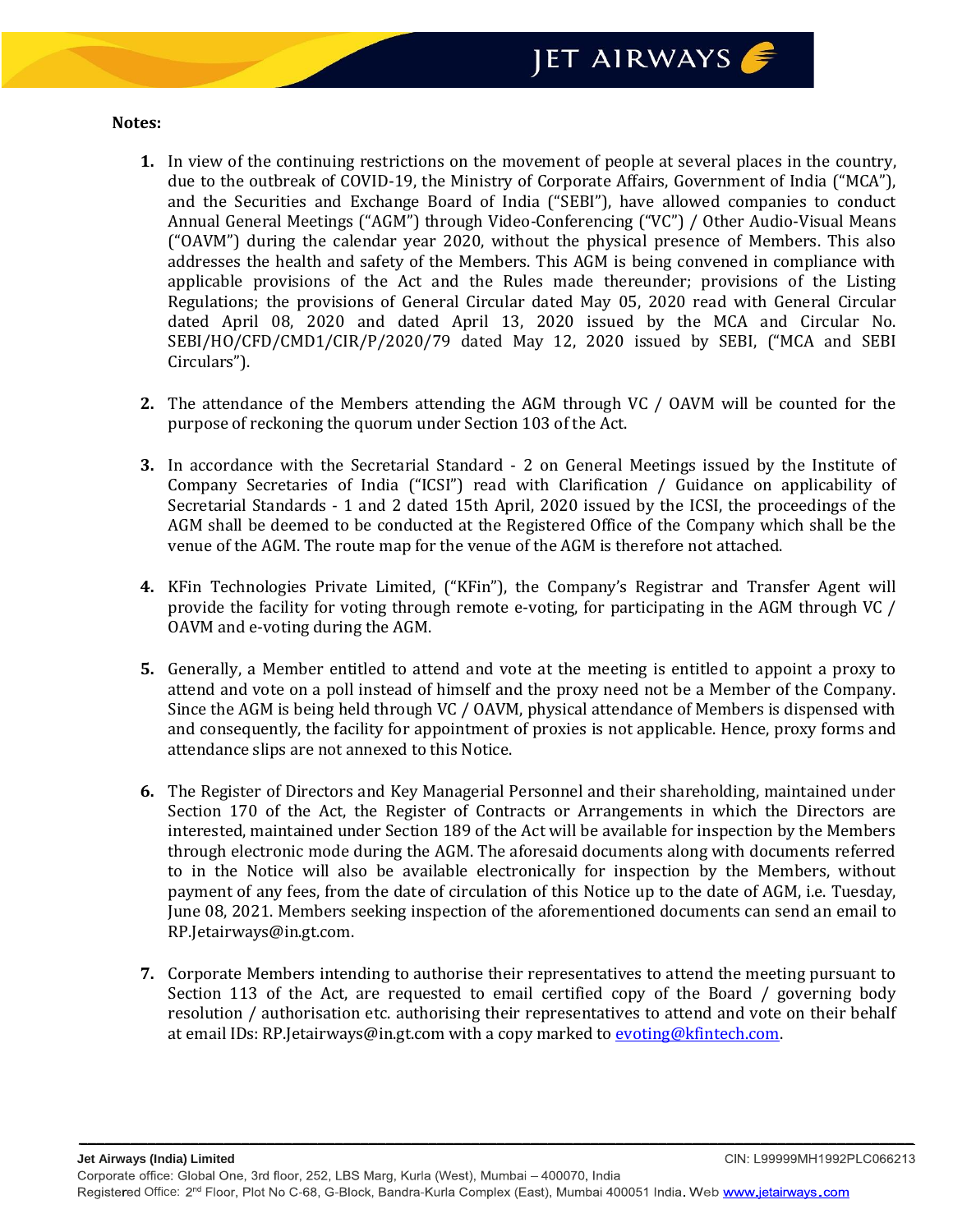**8.** The Register of Members and Share Transfer Books of the Company will remain closed from Tuesday, June 01, 2021 to Tuesday, June 08, 2021 (both days inclusive) subject to provisions of the Act for the purpose of the Annual General Meeting.

### **DISPATCH OF ANNUAL REPORT, PROCESS FOR REGISTRATION OF EMAIL ID FOR OBTAINING COPY OF NOTICE AND ANNUAL REPORT:**

- **1.** In accordance with the provisions of the MCA and SEBI Circulars, the Notice along with the Annual Report is being sent through email only to Members whose email IDs are registered with the Company/KFin and the Depository Participant / Depository.
- **2.** The Notice of the AGM and the Annual Report are available on the website of the Company [http://jetairways.com/insolvencyproceedings/,](http://jetairways.com/insolvencyproceedings/) the website of KFin viz. https://evoting.kfintech.com and also on those of the BSE Limited viz. www.bseindia.com and the National Stock Exchange of India Limited viz. [www.nseindia.com.](http://www.nseindia.com/)
- **3.** Members who have still not registered their email IDs are requested to do so at the earliest. Members holding shares in electronic mode can get their email IDs registered by contacting their respective Depository Participant. Members holding shares in physical mode are requested to register their email IDs with the Company or KFin, for receiving the Notice and Annual Report. Requests can be emailed to RP. Jetairways @in.gt.com. We urge Members to support this Green Initiative effort of the Company and get their email IDs registered.

### **PROCEDURE FOR JOINING THE AGM THROUGH VC / OAVM:**

- **1.** Members will be able to attend the AGM through VC / OAVM or view the live webcast of the AGM at https://emeetings.kfintech.com by using their remote e-voting login credentials and selecting the 'Event' for Company's AGM. Members who do not have the User ID and Password for e-voting or have forgotten the User ID and Password may retrieve the same by following the remote e-voting instructions mentioned in the Notice. Further, Members can also use the OTP based login for logging into the e-voting system.
- **2.** Members may join the AGM through Laptops, Smartphones, Tablets or iPads for better experience. Further, Members will be required to use internet with a good speed to avoid any disturbance during the AGM. Members will need the latest version of Chrome, Safari, Internet Explorer 11, MS Edge or Mozilla Firefox. Please note that participants connecting from Mobile Devices or Tablets or through Laptops connecting via mobile hotspot may experience Audio / Video loss due to fluctuation in their respective network. It is therefore recommended to use stable Wi-Fi or LAN connection to mitigate any glitches. Members will be required to grant access to the web-cam to enable two-way video conferencing.
- **3.** Facility of joining the AGM through VC / OAVM shall open 30 minutes before the time scheduled for the AGM and shall be kept open throughout the AGM. Members will be able to participate in the AGM through VC / OAVM on a first-come-first-serve basis. Large Members (i.e. Members holding 2% or more shareholding), promoters, institutional investors, directors, key managerial personnel, the Chairpersons of the Audit Committee, Nomination & Remuneration Committee and Stakeholders Relationship Committee, Auditors, etc. will not be subject to the aforesaid restriction of first-come-first-serve basis.

*\_\_\_\_\_\_\_\_\_\_\_\_\_\_\_\_\_\_\_\_\_\_\_\_\_\_\_\_\_\_\_\_\_\_\_\_\_\_\_\_\_\_\_\_\_\_\_\_\_\_\_\_\_\_\_\_\_\_\_\_\_\_\_\_\_\_\_\_\_\_\_\_\_\_\_\_\_\_\_\_\_\_\_\_\_\_\_\_\_\_\_\_\_\_\_\_\_\_*

CIN: L99999MH1992PLC066213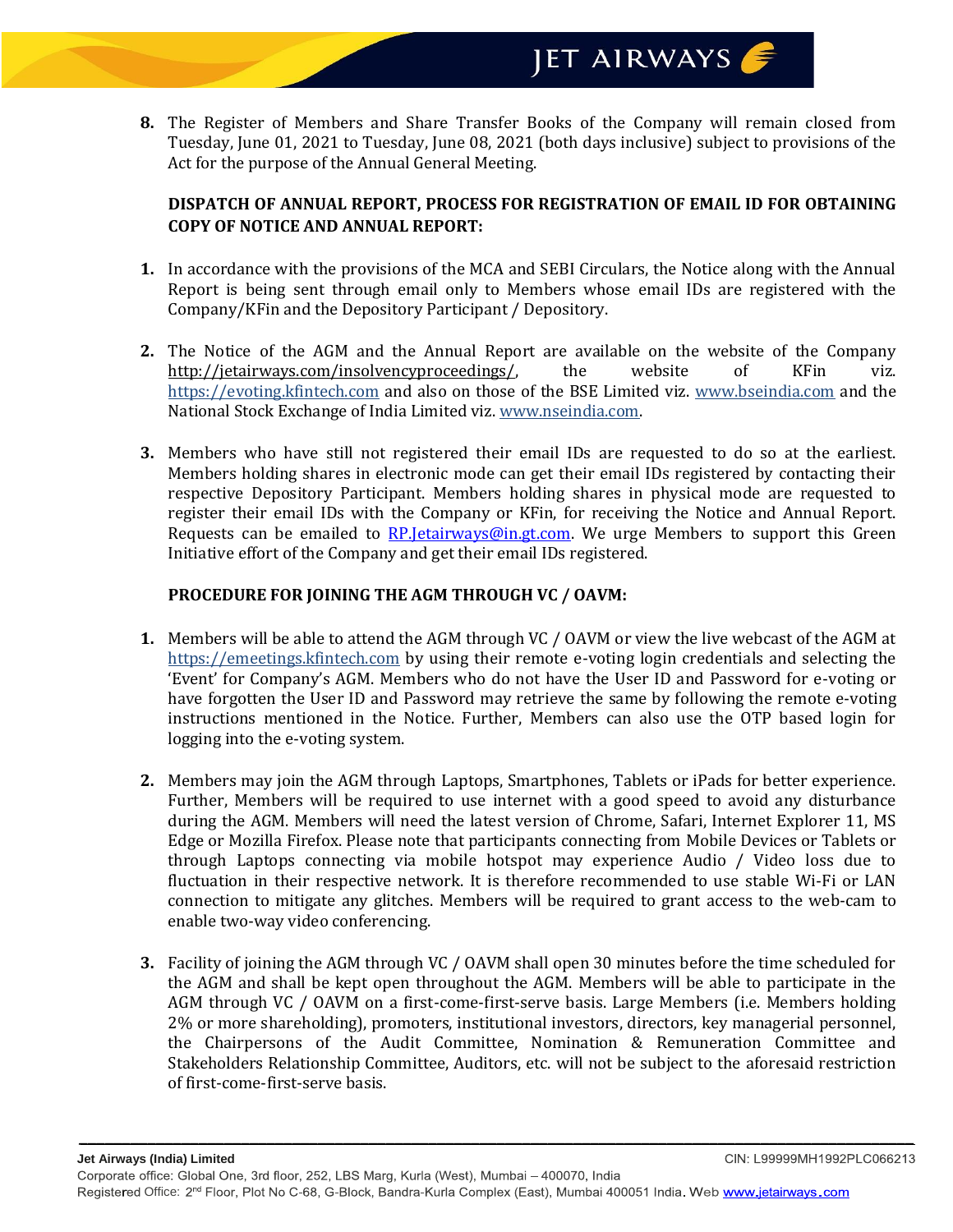- **4.** Institutional Members are encouraged to participate at the AGM through VC / OAVM and vote thereat.
- **5.** Members, holding shares as on the cut-off date i.e. Monday, May 31, 2021 and who would like to speak or express their views or ask questions during the AGM may register themselves as speakers at https://emeetings.kfintech.com and clicking on 'Speaker Registration' during the period from Tuesday, June 01, 2021 to Saturday, June 05, 2021 (both days inclusive). Those Members who have registered themselves as a speaker will only be allowed to speak / express their views / ask questions during the AGM. The Company reserves the right to restrict the number of speakers depending on the availability of time at the AGM.

Alternatively, Members holding shares as on the cut-off date may also visit https://emeetings.kfintech.com and click on the tab 'Post Your Queries' and post their queries/ views/questions in the window provided, by mentioning their name, demat account number/folio number, email ID and mobile number. The window will close at 3.00 p.m. (IST) on Monday, June 07, 2021.

**6.** Members who need assistance before or during the AGM with use of technology, can contact KFin at 1-800-3454-001 or write to them at [evoting@kfintech.com.](mailto:evoting@kfintech.com)

### **PROCEDURE FOR REMOTE E-VOTING AND VOTING DURING THE AGM:**

- **1.** Members are requested to attend and participate in the ensuing AGM through VC / OAVM and cast their vote either through remote e-voting facility or through e-voting facility to be provided during the AGM.
- **2.** The facility of e-voting during the AGM will be available to those Members who have not cast their vote by remote e-voting. Members, who have cast their vote by remote e-voting, may attend the AGM through VC / OAVM but will not be entitled to cast their vote once again on resolutions.
- **3.** In case of any query and / or help, in respect of attending the AGM through VC / OAVM mode, Members may refer to the Help & Frequently Asked Questions (FAQs) and 'AGM VC / OAVM' user manual available at the download Section of https://evoting.kfintech.com or contact Mr. S. V. Raju, Deputy General Manager - Corporate Registry or Mr. Ramdas, Manager - Corporate Registry, KFin at the email ID evoting@kfintech.com or on phone no.: 040-6716 1500 or call KFin's toll free no.: 1- 800-3454-001 for any further clarifications / technical assistance that may be required.
- **4.** In compliance with the provisions of Section 108 of the Act read with Rule 20 of the Companies (Management and Administration) Rules, 2014 as amended by the Companies (Management and Administration) Amendment Rules, 2015 and Regulation 44 of the Listing Regulations the Company is pleased to provide to its Members facility to exercise their right to vote on resolutions proposed to be considered at the AGM by electronic means and the business may be transacted through evoting services arranged by KFin. The Members may cast their votes using an electronic voting system from a place other than the venue of the AGM ("remote e-voting").
- **5.** The Remote e-voting period begins on (9 a.m. IST) on Friday, June 04, 2021 and will end at (5 p.m. IST) on Monday, June 07, 2021. During this period, Members of the Company holding shares either in physical form or in demat form, as on the cut-off date i.e. Monday, May 31, 2021 may cast their vote by remote e-voting. The remote e-voting module shall be disabled by KFin for voting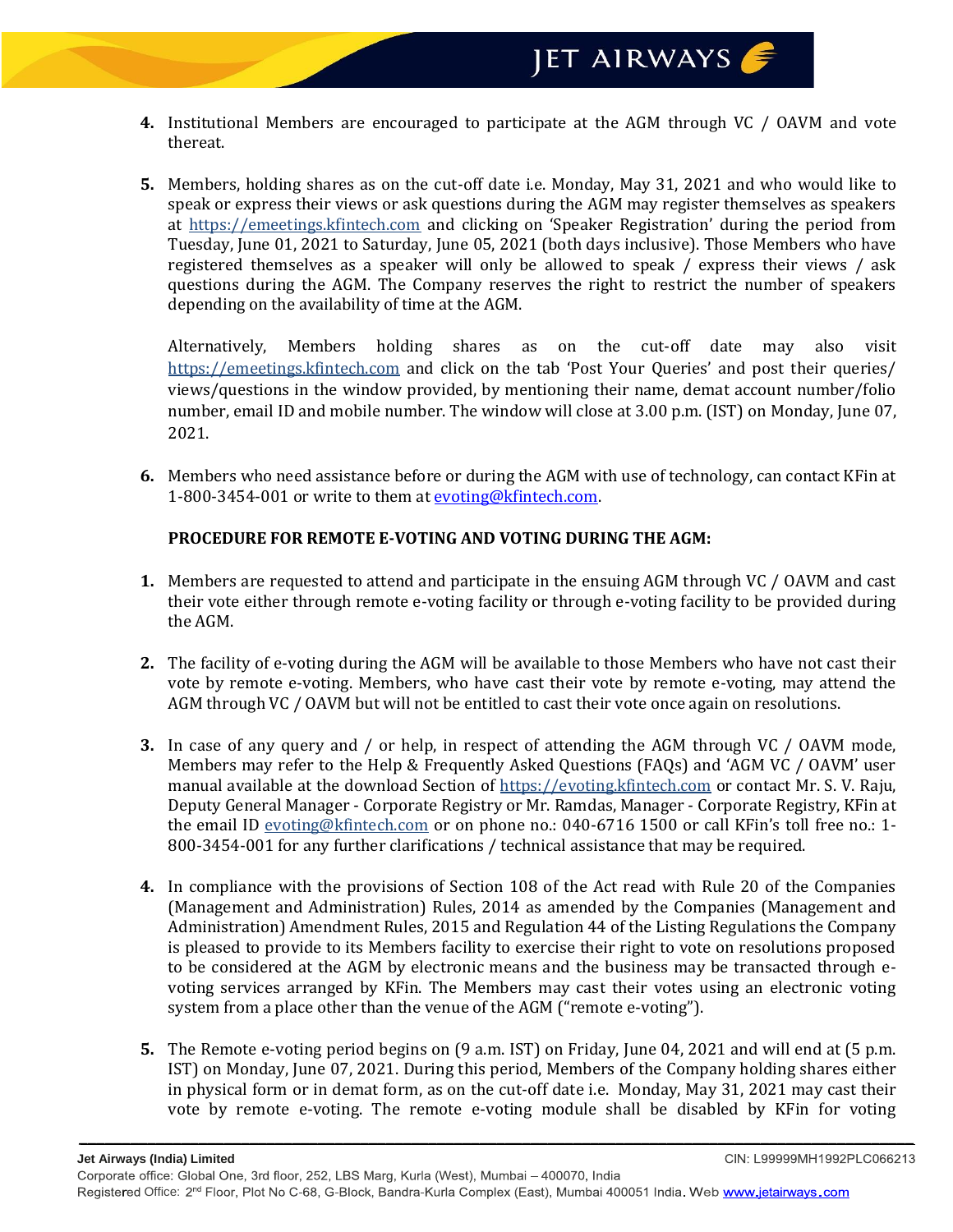thereafter. Once the vote on a resolution is cast by the Member, the Member shall not be allowed to change it subsequently.

#### **THE PROCESS AND MANNER FOR REMOTE E-VOTING ARE AS UNDER:**

- **A.** In case a Member receives an email from KFin (for Members whose email IDs are registered with the Company/ Depository Participants):
	- **a.** Launch internet browser by typing the URL[: https://evoting.kfintech.com](https://evoting.kfintech.com/)
	- **b.** Enter the login credentials (i.e. User ID and Password). Folio No. / DP ID-Client ID will be the User ID. However, if a Member has already registered with KFin for evoting, they can use the existing User ID and password for casting the vote.
	- **c.** After entering these details appropriately, click on "LOGIN".
	- **d.** The Member will now reach password change menu wherein they are required to mandatorily change their password. The new password shall comprise of minimum 8 characters with at least one upper case (A-Z), one lower case (a-z), one numeric value (0-9) and a special character ( $(\mathcal{Q}, \#,\$ \$, etc.). The system will prompt to change the password and update the contact details like mobile number, email ID, etc. on first login. Members may also enter a secret question and answer of their choice to retrieve the password in case it is forgotten. It is strongly recommended not to share the password with any other person and to take utmost care to keep the password confidential.
	- **e.** Please login again with the new credentials.
	- **f.** On successful login, the system will prompt to select the "EVENT" i.e. National Aluminium Company Limited.
	- **g.** On the voting page, enter the number of shares (which represents the number of votes) as on the cut-off date under "FOR/AGAINST" or alternatively, a Member may partially enter any number in "FOR" and partially in "AGAINST" but the total number in "FOR/AGAINST" taken together should not exceed the total shareholding as mentioned hereinabove. A Member may also choose the option ABSTAIN. If the Member does not indicate either "FOR" or "AGAINST" it will be treated as "ABSTAIN" and the shares held will not be counted under either head.
	- **h.** Members holding multiple folios/demat accounts shall choose the voting process separately for each folio/demat account.
	- **i.** Voting has to be done for each item of the Notice separately. In case a Member does not desire to cast their vote on any specific item it will be treated as abstained.
	- **j.** Please cast your vote by selecting an appropriate option and click on "Submit".
	- **k.** A confirmation box will be displayed. Click "OK" to confirm else "CANCEL" to modify. Once confirmed, a Member will not be allowed to modify their vote. During the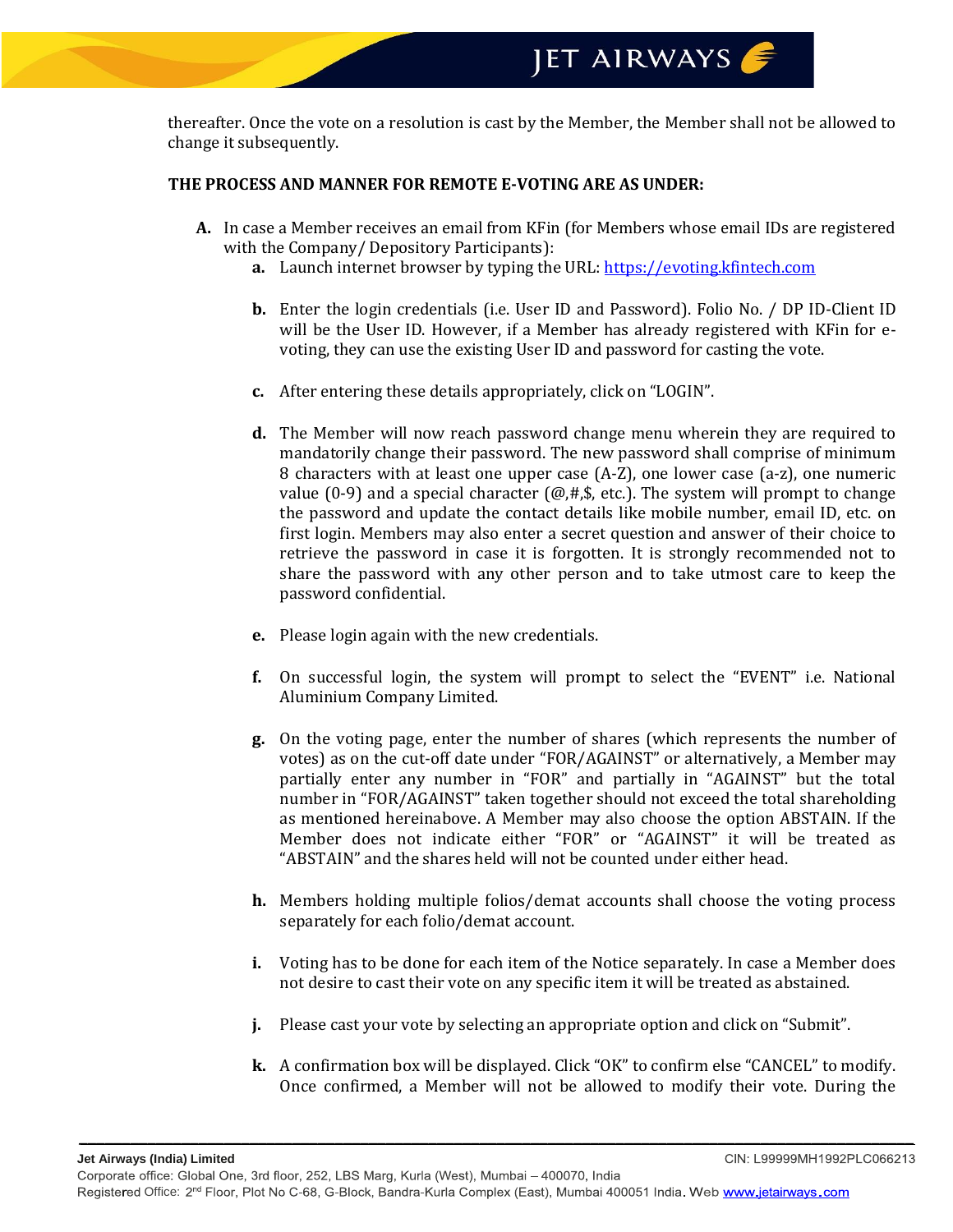voting period, Members can login any number of times till they have voted on the Resolution(s).

- **B.** In case email ID of a Member is not registered with the Depository Participant / Company, then such Member is requested to register/update their email ID with the Depository Participant (in case of shares held in dematerialised form) or inform KFin at the email ID evoting@kfintech.com (in case of shares held in physical form):
	- **a.** Upon registration, Member will receive an email from KFin, which includes details of E-Voting Event Number (EVEN), User ID and Password.
	- **b.** Please follow all steps from Note. No. 22(A) (a) to (k) above to cast the vote by electronic means.
- **C.** A Member can opt for only single mode of voting i.e. through remote e-voting or voting at the AGM. If a Member casts votes by both modes i.e. voting at AGM and remote e-voting, voting done through remote e-voting shall prevail and vote at the AGM shall be treated as invalid.

### **D. Other Instructions**:

- **a.** A person, whose name is recorded in the Register of Members or in the Register of Beneficial Owners maintained by the Depositories as on the cut-off date only shall be entitled to avail the facility of remote e-voting as well as voting at the AGM.
- **b.** The voting rights of Members shall be in proportion to their shares of the paid-up equity share capital of the Company as on the cut-off date i.e. Monday, May 31, 2021
- **c.** Any person who acquires shares of the Company and becomes a Member of the Company after sending of the Notice of AGM through e-mail and holding shares as of the cut-off date i.e. Monday, May 31, 2021 may obtain the User ID and Password in the manner as mentioned below:
	- **i.** If the mobile number of the Member is registered against Folio No. /DP ID Client ID, the Member may send SMS: MYEPWD Folio No. or DP ID Client ID to +91 9212993399. In case of physical holding, prefix Folio No. with EVEN.

Example for NSDL: MYEPWD <Space> IN12345612345678

Example for CDSL: MYEPWD <Space> 1402345612345678

Example for Physical: MYEPWD <Space> XXX1234567890

**ii.** If email ID of the Member is registered against Folio No. / DP ID Client ID, then on the home page of https://evoting.kfintech.com, the Member may